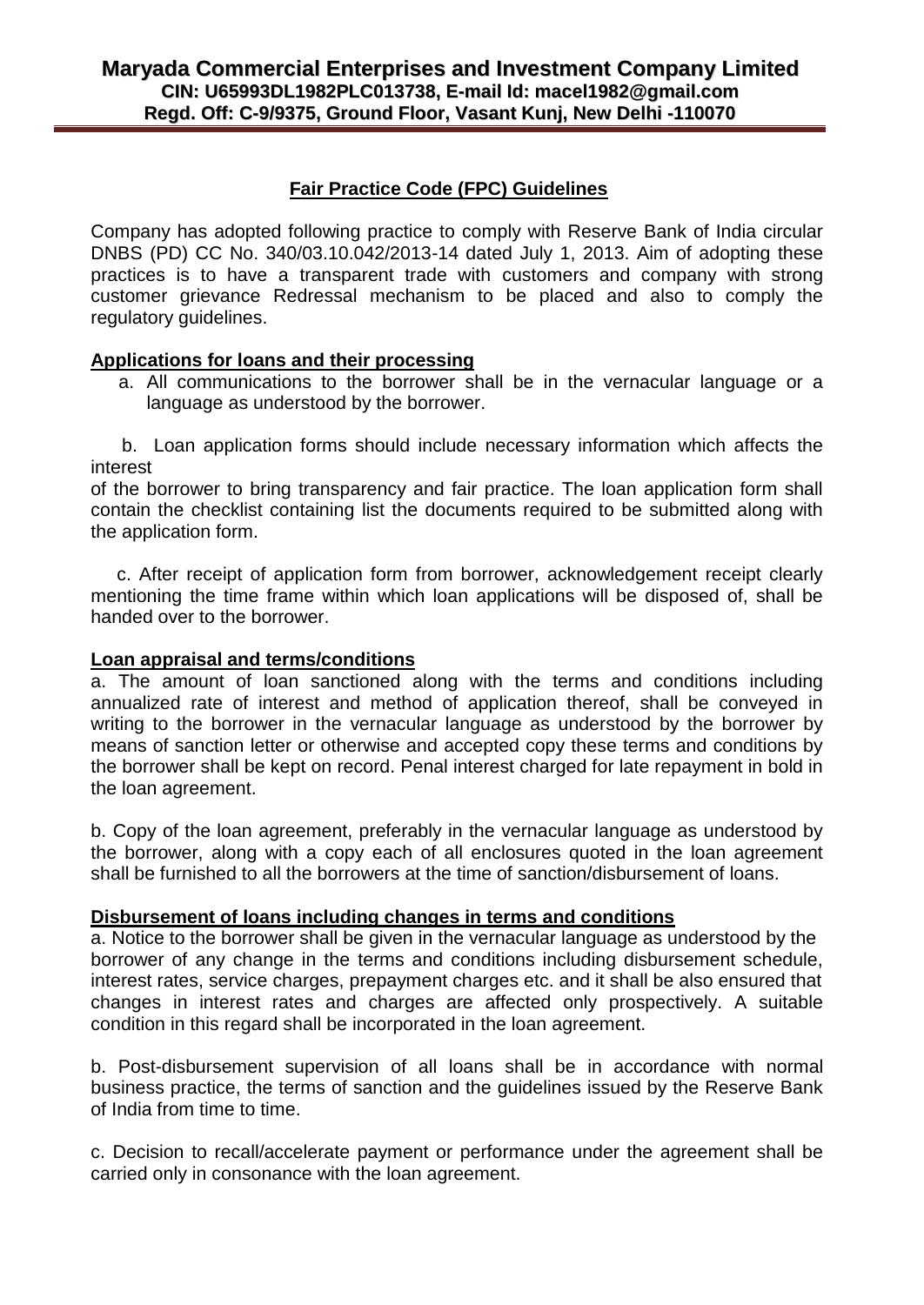d. All securities on repayment of all dues or on realization of the outstanding amount of loan subject to any legitimate right or lien for any other claim which the company may have against borrower shall be released. If such right of set off is to be exercised, the borrower shall be given notice about the same with full particulars about the remaining claims and the conditions under which NBFCs are entitled to retain the securities till the relevant claim is settled/paid.

### **General**

a. There shall be no interference in the affairs of the borrower except for the purposes provided in the terms and conditions of the loan agreement unless new information, not earlier disclosed by the borrower, has come to the notice of the company.

b. In case of receipt of request from the borrower for transfer of borrower account, the consent or otherwise i.e. objection of the company, if any, shall be conveyed within 21 days from the date of receipt of request. Such transfer shall be as per transparent contractual terms in consonance with law.

c. In the matter of recovery of loans, undue harassment viz. persistently bothering the borrowers at odd hours, use of muscle power for recovery of loans etc is strictly restricted and is against the company's code of conduct. Regular training to all staff that interacts with customers is organized for appropriate behavior with customer.

#### **Responsibility of Board of Directors**

a. The Board of Directors has designed appropriate grievance Redressal mechanism within the organization to ensure that all disputes arising out of the decisions of company's functionaries are heard and disposed of at least at the next higher level. The Board of Directors shall periodically review the compliance of the Fair Practices Code and the functioning of the grievances Redressal mechanism. A consolidated report of such reviews may be submitted to the Board at regular intervals, as may be prescribed by it.

#### **Grievance Redressal**

a. Customer complain shall be first logged at nearest branch in complaint register where branch manager to be the first point of interaction with customer and if customer is not satisfied with the provided solution then the same complain to be escalated to the senior authority as intimated to customer or to the Grievance Redressal Officer whose contact details shall be displayed at the branches.

b. The following information shall be displayed prominently, for the benefit of their customers, at their branches/places where business is transacted:

Name and contact details (Telephone/Mobile nos. as also email address) of the Grievance Redressal Officer who can be approached by the public for resolution of complaints against the Company which are as under:

Ms. Harshika Agrawal C-9/9375, Ground Floor, Vasant Kunj, New Delhi – 110070